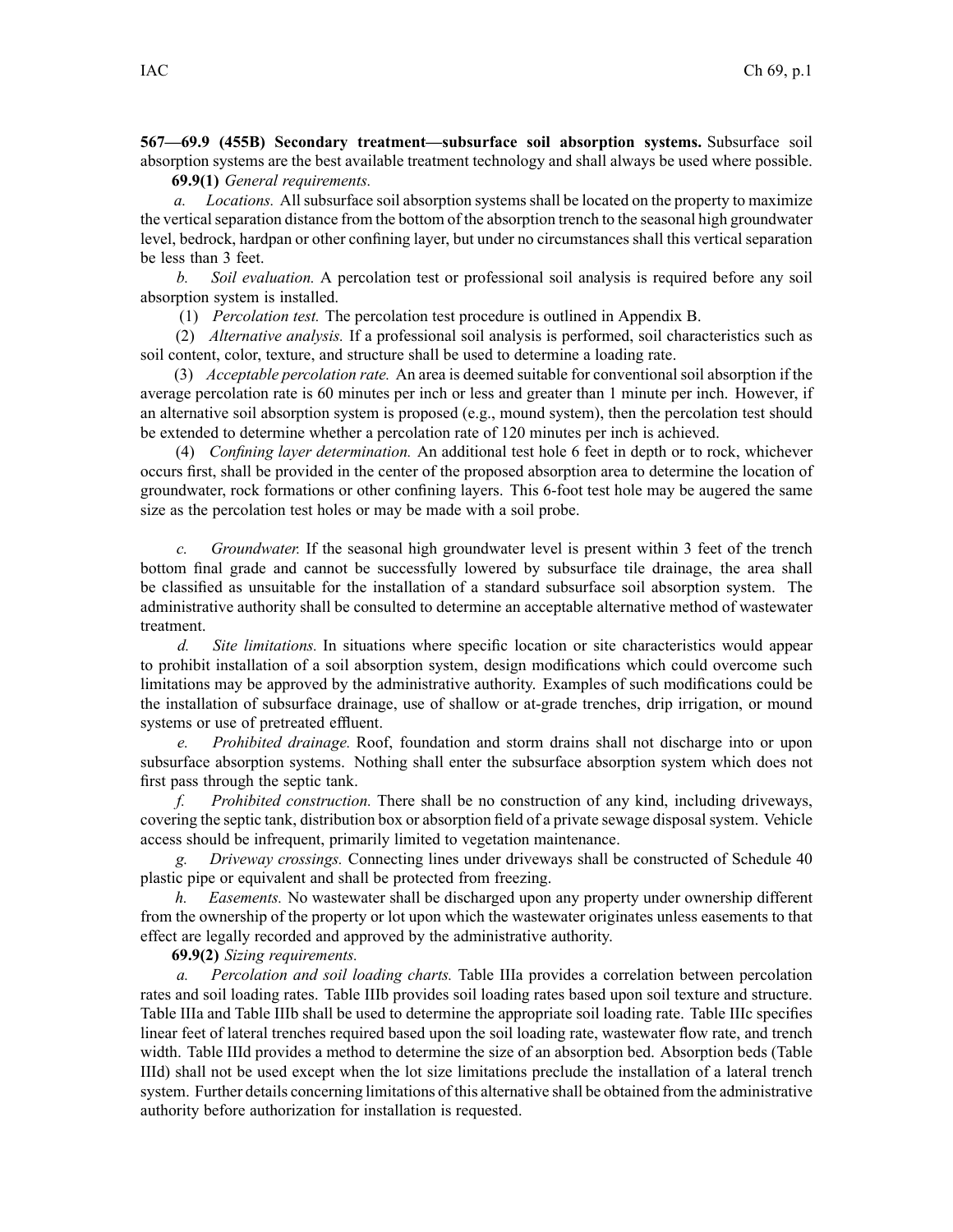*b. Unsuitable absorption.* Conventional subsurface soil absorption trenches shall not be installed in soils that have <sup>a</sup> percolation rate less than 1 minute per inch or greater than 60 minutes per inch. Plans for an alternative method of wastewater treatment shall be submitted to the administrative authority for approval prior to construction.

# **Table IIIa**

### **Maximum Soil Application Rates Based Upon Percolation Rates**

Monthly Averages

| Percolation Rate<br>(minutes per inch) | Septic Tank $Effluent^{(1)}$<br>$BOD_5$ 30 mg/L - 220 mg/L<br>$TSS$ 30 mg/L - 150 mg/L<br>$(gals/sq ft/day)^{(2)}$ | Pretreated Effluent<br>$BOD_5 \leq 30$ mg/L<br>$TSS \leq 30$ mg/L<br>(gals/sq ft/day) |
|----------------------------------------|--------------------------------------------------------------------------------------------------------------------|---------------------------------------------------------------------------------------|
| $0$ to 5                               | 1.2                                                                                                                | 1.6                                                                                   |
| Fine sands                             | 0.5                                                                                                                | 0.9                                                                                   |
| 6 to 10                                | $0.8 - 0.6$                                                                                                        | 1.2                                                                                   |
| 11 to 29                               | $0.6 - 0.5$                                                                                                        | 0.9                                                                                   |
| 30 to 45                               | $0.5 - 0.4$                                                                                                        | 0.7                                                                                   |
| 46 to $60$                             | $0.4 - 0.2$                                                                                                        | 0.5                                                                                   |
| 61 to 120                              | 0.0                                                                                                                | 0.3                                                                                   |
| Greater than 120                       | 0.0                                                                                                                | 0.0                                                                                   |

NOTE: "BOD" means biochemical oxygen demand. "TSS" means total suspended solids. (1) Typical waste strengths for domestic waste. Pretreatment should be considered for waste of higher strength.

(2) Percolation rates and soil loading rates do not precisely correlate; therefore, <sup>a</sup> range is provided.

## **Table IIIb**

# **Maximum Soil Loading Rates Based Upon Soil Evaluations in Gallons per Square Foot per Day (gal/ft<sup>2</sup> /day) for Septic Tank Effluent. Values in ( ) are for secondary treated effluent.**

| Soil Texture              | Single Grain | Massive      |               | Structure<br>Granular, Blocky, or Prismatic | Platy         |              |                       |
|---------------------------|--------------|--------------|---------------|---------------------------------------------|---------------|--------------|-----------------------|
|                           |              |              | Weak          | Moderate                                    | Strong        | Weak         | Moderate to<br>Strong |
| Coarse sand<br>and gravel | 1.2<br>(1.6) | X            | 1.2<br>(1.6)  | X                                           | X             | 1.2<br>(1.6) | X                     |
| Medium<br>sands           | 0.7<br>(1.4) | X            | 0.7<br>(1.4)  | X                                           | X             | 0.7<br>(1.4) | X                     |
| Fine sands                | 0.5<br>(0.9) | X            | 0.5<br>(0.9)  | X                                           | X             | 0.5<br>(0.9) | X                     |
| Very fine<br>sands*       | 0.3<br>(0.5) | X            | 0.3<br>(0.5)  | X                                           | X             | 0.3<br>(0.5) | X                     |
| Sandy loam                | X            | 0.3<br>(0.5) | 0.45<br>(0.7) | 0.6<br>(1.1)                                | 0.65<br>(1.2) | 0.4<br>(0.6) | 0.3<br>(0.5)          |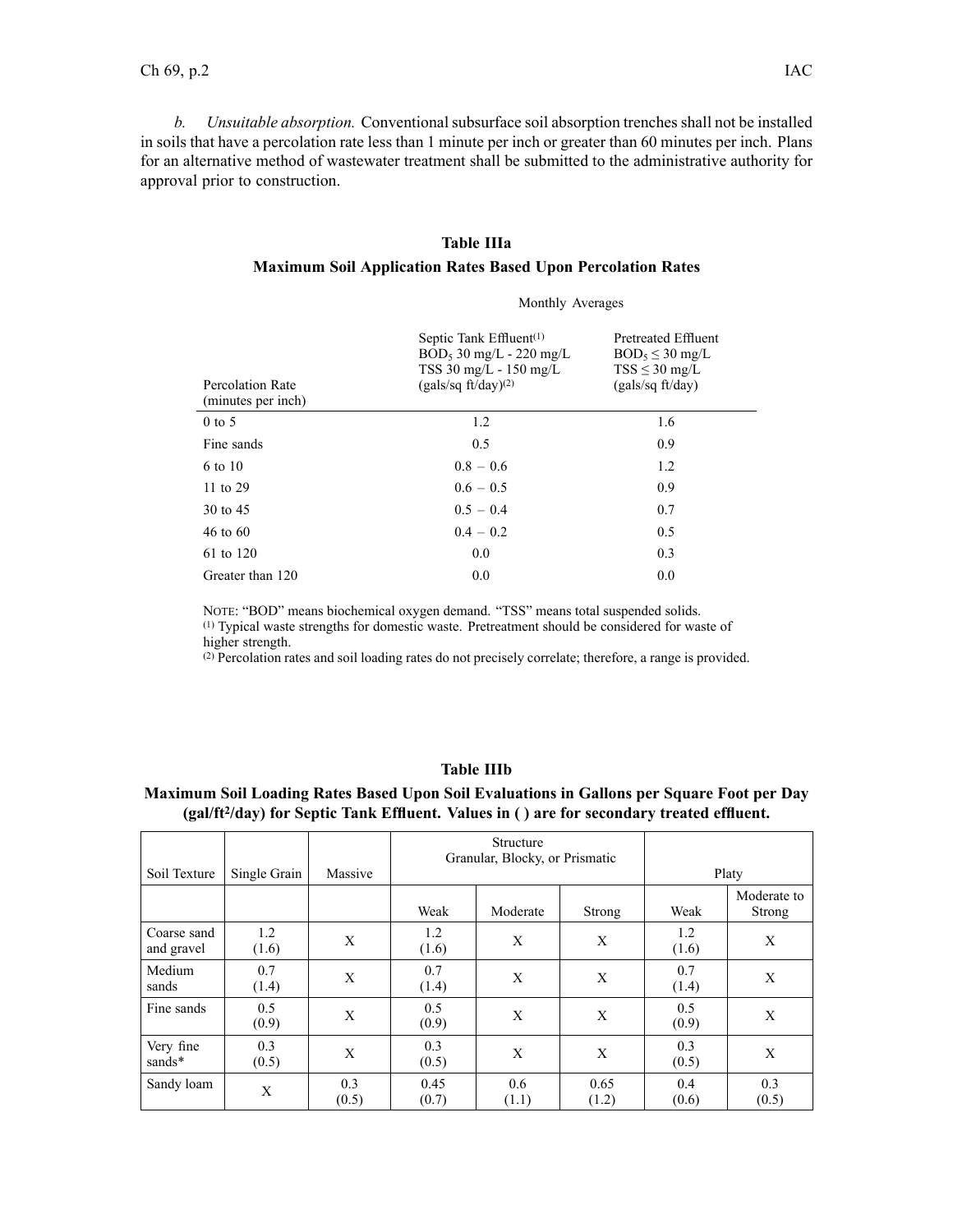| Loam               | Х | 0.4<br>(0.6) | 0.45<br>(0.7) | 0.5<br>(0.8)  | 0.55<br>(0.8) | 0.4<br>(0.6) | 0.3<br>(0.5) |
|--------------------|---|--------------|---------------|---------------|---------------|--------------|--------------|
| Silty loam         | Х | <b>NS</b>    | 0.4<br>(0.6)  | 0.5<br>(0.8)  | 0.5<br>(0.8)  | 0.3<br>(0.5) | 0.2<br>(0.3) |
| Clay loam          | Х | <b>NS</b>    | 0.2<br>(0.3)  | 0.45<br>(0.7) | 0.45<br>(0.7) | 0.1<br>(0.2) | 0.1<br>(0.2) |
| Silty clay<br>loam | Х | NS.          | 0.2<br>(0.3)  | 0.45<br>(0.7) | 0.45<br>(0.7) | <b>NS</b>    | NS           |

<sup>N</sup>OTE: "X" means not found in nature. "NS" means not suitable for soil absorption.

\* Flow rates are difficult to determine for some very fine sands; experience may provide better information and flow rates.

|                                       |              | 2 bedroom<br>300 gal. | 3 bedroom<br>450 gal.                     |     |              | 4 bedroom<br>600 gal. |              | 5 bedroom<br>750 gal. |              | 6 bedroom<br>900 gal. |
|---------------------------------------|--------------|-----------------------|-------------------------------------------|-----|--------------|-----------------------|--------------|-----------------------|--------------|-----------------------|
| Width of trench in feet               | $2^{\prime}$ | 3'                    | $2^{\prime}$                              | 3'  | $2^{\prime}$ | 3'                    | $2^{\prime}$ | 3'                    | $2^{\prime}$ | 3'                    |
| Soil loading rate gal/ft <sup>2</sup> |              |                       |                                           |     |              |                       |              |                       |              |                       |
| 0.1                                   |              |                       | Not suitable for soil absorption trenches |     |              |                       |              |                       |              |                       |
| 0.2                                   | 750          | 500                   | $1125*$                                   | 750 | 1500*        | $1000*$               | 1875*        | 1250*                 | 2250*        | 1500*                 |
| 0.3                                   | 500          | 333                   | 750                                       | 500 | $1000*$      | 666                   | 1250*        | 833*                  | 1500*        | 1000*                 |
| 0.4                                   | 375          | 250                   | 562                                       | 375 | 750          | 500                   | 938*         | 625                   | $1125*$      | 750                   |
| 0.5                                   | 300          | 200                   | 450                                       | 300 | 600          | 400                   | 750          | 500                   | $900*$       | 600                   |
| 0.6                                   | 250          | 167                   | 375                                       | 250 | 500          | 333                   | 625          | 417                   | 750          | 500                   |
| 0.7                                   | 214          | 143                   | 321                                       | 214 | 428          | 286                   | 536          | 357                   | 643          | 429                   |
| 0.8                                   | 188          | 125                   | 281                                       | 188 | 375          | 250                   | 469          | 312                   | 562          | 375                   |
| 0.9                                   | 167          | 111                   | 250                                       | 167 | 333          | 222                   | 417          | 278                   | 500          | 333                   |
| 1.0                                   | 150          | 100                   | 225                                       | 150 | 300          | 200                   | 375          | 250                   | 450          | 300                   |
| 1.1                                   | 136          | 91                    | 205                                       | 136 | 273          | 182                   | 341          | 227                   | 409          | 273                   |
| 1.2                                   | 125          | 84                    | 188                                       | 125 | 250          | 167                   | 313          | 208                   | 375          | 250                   |

**Table IIIc Minimum Length of Absorption Trenches in Feet**

\* Requires pressure distribution (pump)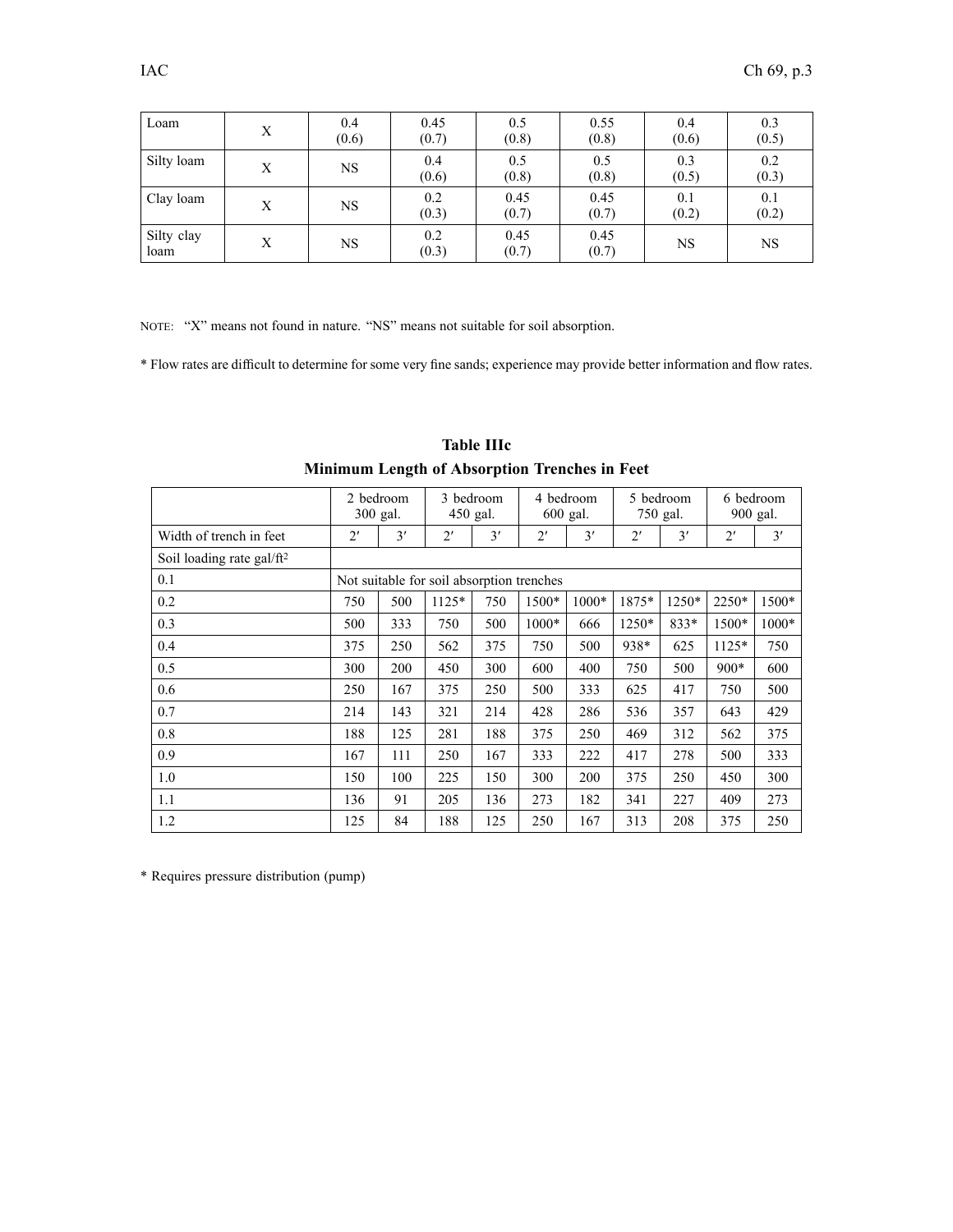| <b>Percolation Rate</b><br>min./inch | Absorption Area/Bedroom<br>sq. ft. | Loading Rate/Day<br>gal./sq. ft. |  |  |  |
|--------------------------------------|------------------------------------|----------------------------------|--|--|--|
| $1 - 5$                              | 300                                |                                  |  |  |  |
| $6 - 15$                             | 400                                | .375                             |  |  |  |
| $16 - 30$                            | 600                                |                                  |  |  |  |

| <b>Table IIId</b>                             |  |  |  |  |  |  |  |
|-----------------------------------------------|--|--|--|--|--|--|--|
| Alternative Option for Use of Absorption Bed* |  |  |  |  |  |  |  |

\*Absorption beds may only be used when site space restrictions require and shall not be used when the soil percolation rate exceeds 30 min./inch.

#### **69.9(3)** *Construction details for all soil absorption trenches.*

*a. Depth.* Soil absorption trenches shall not exceed 36 inches in depth unless authorized by the administrative authority, but <sup>a</sup> shallower trench bottom depth of 18 to 24 inches is recommended. Not less than 6 inches of porous soil shall be provided over the laterals. The minimum separation between trench bottom and groundwater, rock formation or other confining layers shall be 36 inches even if extra rock is used under the pipe.

*b. Length.* No soil absorption trench shall be greater than 100 feet long.

*c. Separation distance.* At least 6 feet of undisturbed soil shall be left between each trench edge on level sites. The steeper the slope of the ground, the greater the separation distance should be. Two feet of separation distance should be added for each 5 percen<sup>t</sup> increase in slope from level.

*d. Grade.* The trench bottom should be constructed level from end to end. On sloping ground, the trench shall follow <sup>a</sup> uniform land contour to maintain <sup>a</sup> minimum soil cover of 6 inches and <sup>a</sup> level trench bottom.

*e. Compaction.* There shall be minimum use or traffic of heavy equipment on the area proposed for soil absorption. In addition, it is prohibited to use heavy equipment on the bottom of the trenches in the absorption area.

*f. Fill soil.* Soil absorption systems shall not be installed in fill soil. Disturbed soils which have stabilized for at least one year shall require <sup>a</sup> recent percolation test or soil analysis.

*g. Bearing strength.* Soil absorption systems shall be designed to carry loadings to meet AASHTO H-10 standards.

*h. Soil smearing.* Soils with significant clay content should not be worked when wet. If soil moisture causes sidewall smearing, the installation should be discontinued until conditions improve.

**69.9(4)** *Gravel systems.*

*a. Gravel.* A minimum of 6 inches of clean, washed river gravel, free of clay and clay coatings, shall be laid below the distribution pipe, and enough gravel shall be used to cover the pipe. This gravel shall be of such a size that 100 percent of the gravel will pass a  $2\frac{1}{2}$ -inch screen and 100 percent will be retained on <sup>a</sup> ¾-inch screen. Limestone or crushed rock is not recommended for soil absorption systems; however, if used, it shall meet the following criteria:

(1) *Abrasion loss.* The percen<sup>t</sup> wear, as determined in accordance with the AASHTO T 96, Grading C, shall not exceed 40 percent.

(2) *Freeze and thaw loss.* When gravel is subjected to the freezing and thawing test, Iowa DOT Materials Laboratory Test Method 211, Method A, the percentage loss shall not exceed 10 percent.

(3) *Absorption.* The percen<sup>t</sup> absorption, determined in accordance with Iowa DOT Materials Laboratory Test Method 202, shall not exceed 3 percent.

*b. Trench width.* Soil absorption trenches for gravel systems shall be <sup>a</sup> minimum of 24 inches and <sup>a</sup> maximum of 36 inches in width at the bottom of the trench.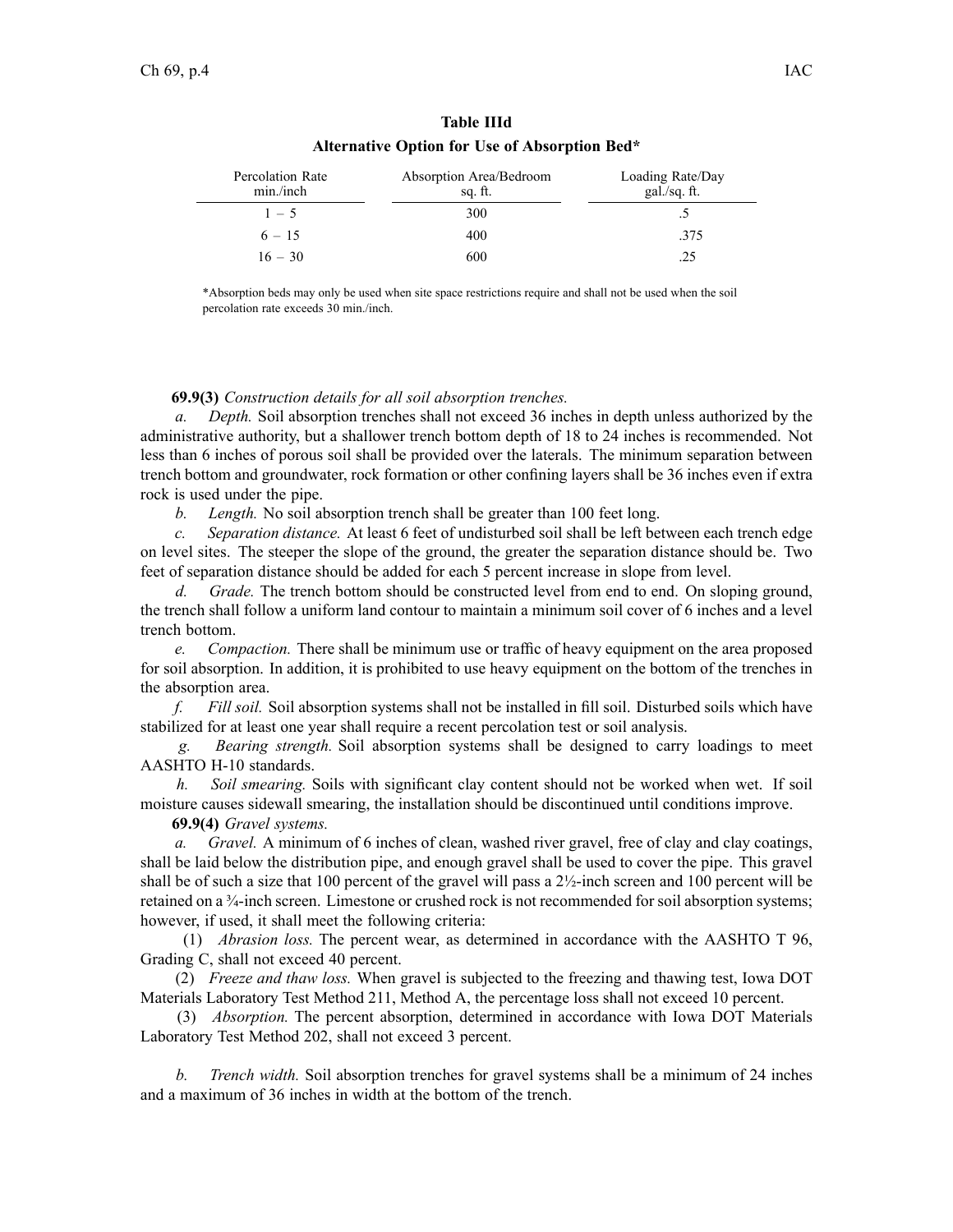*c. Grade.* The distribution pipes shall be laid with <sup>a</sup> minimum grade of 2 inches per 100 feet of run and <sup>a</sup> maximum grade of 6 inches per 100 feet of run, with <sup>a</sup> preference given to the lesser slope.

*Pipe.* Distribution pipe shall be PVC rigid plastic meeting ASTM Standard 2729 or other suitable material approved by the administrative authority. The inside diameter shall be not less than 4 inches, with perforations at least  $\frac{1}{2}$  inch and no more than  $\frac{3}{4}$  inch in diameter, spaced no more than 40 inches apart. Two rows of perforations shall be provided located 120 degrees apar<sup>t</sup> along the bottom half of the tubing (each 60 degrees up from the bottom centerline). The end of the pipe in each trench shall be sealed with <sup>a</sup> watertight cap unless, on <sup>a</sup> level site, <sup>a</sup> footer is installed connecting the trenches together. Coiled perforated plastic pipe shall not be used.

*e. Gravel cover.* Unbacked, rolled, 3½-inch-thick fiberglass insulation, untreated building paper, synthetic drainage fabric, or other approved material shall be laid so as to separate the gravel from the soil backfill.

#### **69.9(5)** *Gravelless pipe systems.*

*a. Application.* Gravelless subsurface soil absorption systems may be used as an alternative to conventional 4-inch pipe placed in gravel-filled trenches. However, these systems shall not be used in areas where conventional systems would not be allowed due to poor permeability, high groundwater, or insufficient depth to bedrock.

*b. Installation.* The manufacturer's specifications and installation procedures shall be adhered to.

*c. Material.* The 10-inch I.D. corrugated polyethylene tubing used in gravelless systems shall meet the requirements of ASTM F667, Standard Specification for Large Diameter Corrugated Polyethylene Tubing.

*d. Perforations.* Two rows of perforations shall be located 120 degrees apar<sup>t</sup> along the bottom half of the tubing (each 60 degrees up from the bottom centerline). Perforations shall be cleanly cut into each inner corrugation along the length of the tubing and should be staggered so that there is only one hole in each corrugation.

*e. Top marking.* The tubing should be visibly marked to indicate the top of the pipe.

*f. Filter wrap.* All gravelless drainfield pipe shall be encased, at the point of manufacture, with <sup>a</sup> geotextile filter wrap specific to this purpose.

*g. Trench width.* The trench width for the gravelless system shall be 24 inches.

*h. Length of trench.* The total length of absorption trench for <sup>a</sup> 10-inch gravelless pipe installation shall be the same as given in Table IIIc for <sup>a</sup> 2-foot-wide conventional soil absorption trench.

**69.9(6)** *Chamber systems.*

*a. Application.* Chamber systems may be used as an alternative to conventional 4-inch pipe placed in gravel-filled trenches. However, chamber systems shall not be used in areas where conventional systems would not be allowed due to poor permeability, high groundwater, or insufficient depth to bedrock.

*b. Installation.* The manufacturer's specifications and installation procedures shall be adhered to.

*c. Length of trench.* The total length of soil absorption trench for chambers 15 to 22 inches wide shall be the same as given in Table IIIc for <sup>a</sup> 2-foot-wide conventional soil absorption trench. Chambers 33 inches wide or greater shall be sized as given in Table IIIc for <sup>a</sup> 3-foot-wide conventional soil absorption trench.

*d. Sidewall.* The chambers shall have at least 6 inches of sidewall effluent soil exposure height below the invert of the inlet.

**69.9(7)** *Expanded polystyrene (EPS) aggregate system.*

*Application.* EPS aggregate systems may be used as an alternative to conventional 4-inch pipe placed in gravel-filled trenches. However, EPS aggregate systems shall not be used in areas where conventional systems would not be allowed due to poor permeability, high groundwater, or insufficient depth to bedrock.

*b. Installation.* The manufacturer's specifications and installation procedures shall be adhered to.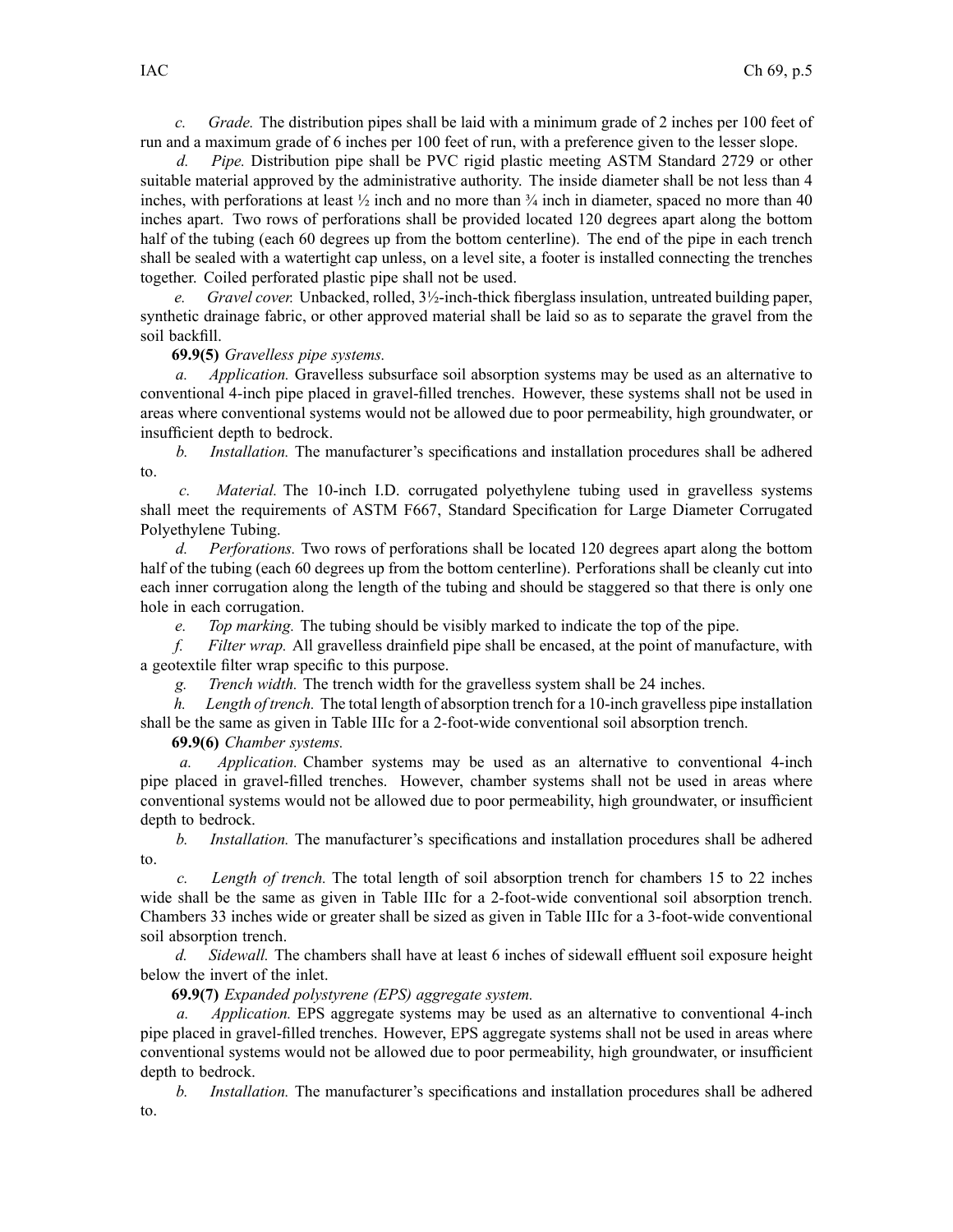*c. Length of trench.* The total length of soil absorption trench for 12-inch EPS aggregate bundles shall be the same as given in Table IIIc for <sup>a</sup> 2-foot-wide conventional soil absorption trench. Twelve-inch EPS aggregate bundles 33 inches wide or greater shall be sized as given in Table IIIc for <sup>a</sup> 3-foot-wide conventional soil absorption trench.

*d. Gravel cover.* Unbacked, rolled, 3½-inch-thick fiberglass insulation, untreated building paper, synthetic drainage fabric, or other approved material shall be laid so as to separate the EPS aggregate from the soil backfill.

**69.9(8)** *Gravity distribution.* Dosing is always recommended and preferred to improve distribution, improve treatment and extend the life of the system.

*a.* On <sup>a</sup> hillside, septic tank effluent may be serially loaded to the soil absorption trenches by drop boxes or overflow piping (rigid sewer pipe). Otherwise, effluent shall be distributed evenly to all trenches by use of <sup>a</sup> distribution box or commercial distribution regulator approved by the administrative authority.

*b.* Design. When <sup>a</sup> distribution box is used, it shall be of proper design and installed with separate watertight headers leading from the distribution box to each lateral. Header pipes shall be rigid PVC plastic pipe meeting ASTM Standard 2729 or equivalent.

*c.* Height of outlets. The distribution box shall have outlets at the same level at least 4 inches above the bottom of the box to provide <sup>a</sup> minimum of 4 inches of water retention in the box.

*d.* Baffles. There shall be <sup>a</sup> pipe tee or baffle at the inlet to break the water flow.

*e.* Unused outlets. All unused outlet holes in the box shall be securely closed.

*f.* Materials. All distribution boxes shall be constructed of corrosion-resistant rigid plastic materials.

*g.* Level outlets. All outlets of the distribution box shall be made level. A 4-inch cap with an offset hole approximately 2½ inches in diameter shall be installed on each outlet pipe. These caps shall be rotated until all outlets discharge at the same elevation. Equivalent leveling devices may be approved by the county board of health.

*h.* Equal length required. The soil absorption area serviced by each outlet of the distribution box shall be equal.

**69.9(9)** *Dosing systems.*

*a. Pump systems.*

(1) Pump and pit requirements. In the event the effluent from the septic tank outlet cannot be discharged by gravity and the proper lateral depths still maintained, the effluent shall discharge into <sup>a</sup> watertight pump pit with an inside diameter of not less than 24 inches, equipped with <sup>a</sup> tight-fitting manhole cover at grade level. The pump shall be of <sup>a</sup> submersible type of corrosion-resistant material.

(2) Pump setting. The pump shall be installed in the pump pit in <sup>a</sup> manner that ensures ease of service and protection from frost and settled sludge. The pump shall be set to provide <sup>a</sup> dosing frequency of approximately four times <sup>a</sup> day based on the maximum design flow. No onsite electrical connections shall be located in the pump pit. These connections shall be located in an exterior weatherproof box.

(3) Pressure line size. The pressure line from the pump to the point of discharge shall not be smaller than the outlet of the pump it serves.

(4) Drainage. Pressure lines shall be installed to provide total drainage between dosing to preven<sup>t</sup> freezing or shall be buried below frost level up to the distribution box.

(5) High water alarm. Pump pits shall be equipped with <sup>a</sup> sensor set to detect if the water level rises above the design high water level when the pump fails. This sensor shall activate an auditory or visual alarm to alert the homeowner that repairs are required.

(6) Discharge point. The effluent shall discharge under pressure into <sup>a</sup> distribution box or may be distributed by small-diameter pipes throughout the entire absorption field.

*b. Dosing siphons.* Dosing siphons may also be used. The manufacturer's specifications shall be adhered to for installation. Similar dosing volumes and frequencies are recommended. Dosing siphons require periodic cleaning to ensure their continued proper operation.